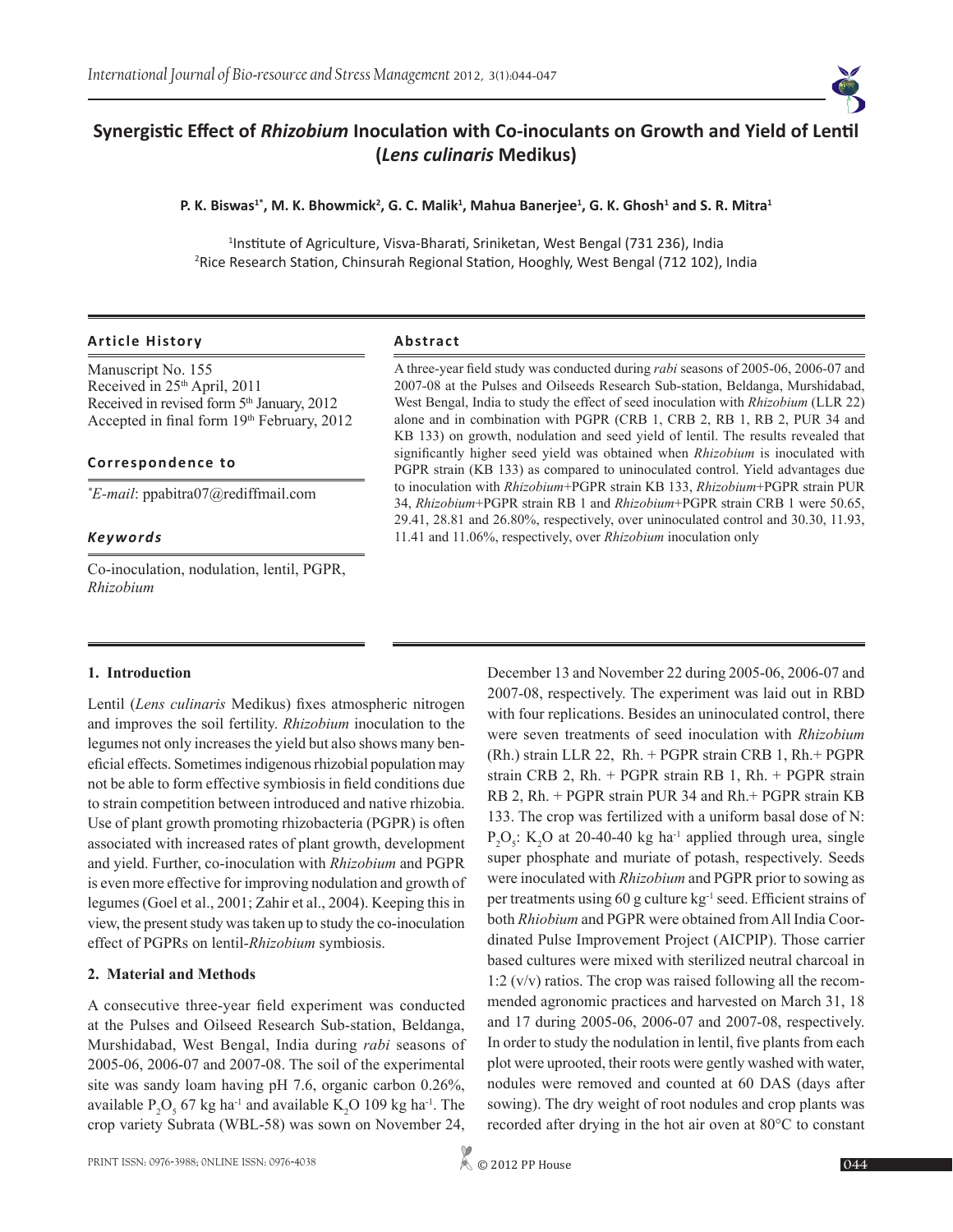weight. Plant height was recorded at periodic interval whereas observations were made on dry matter accumulation (DMA) at 60 DAS and harvest. Seed yield in kg ha-1 and its attributes were also recorded after crop harvest.

# **3. Results and Discussion**

## *3.1. Effect on crop growth*

*Rhizobium* (LLR 22) alone increased the DMA of crop plants  $(0.84-1.80 \text{ g plant}^{-1})$  as compared to the uninoculated control  $(0.82-1.65 \text{ g plant}^{\text{-1}})$  at different growth stages. These results corroborated with the findings of Mondal et al. (2004) and Roy and Rahaman (1992). Co-inoculation of *Rhizobium* and PGPR (KB 133) recorded the highest mean values of DMA, being 1.23 and 2.21 g plant<sup>-1</sup> at 60 DAS and harvest, respectively. It was 1.04-1.46 and 1.02-1.23 fold increase in DMA due to co-inoculation with Rh. + PGPR as compared to only *Rhizobium* inoculation at 60 DAS and harvest, respectively. Irrespective of strains, co-inoculation with PGPR always recorded more plant height in comparison to the uninoculated control both at 60 DAS and harvest (Table 1). Increase in dry matter production of co-inoculated plants might be attributed to earlier and enhanced nodulation, higher  $N_2$ -fixation rates and a general improvement in root development (Sanoria and Malik, 1981).

#### *3.2. Effect on nodulation*

Seed inoculation with *Rhizobium* strain LLR 22 alone in-

| Table 1: Effect of different Rhizobium inoculants on crop growth |                   |                |       |        |       |       |      |                                                  |      |        |      |      |  |  |
|------------------------------------------------------------------|-------------------|----------------|-------|--------|-------|-------|------|--------------------------------------------------|------|--------|------|------|--|--|
| Inoculated                                                       | Plant height (cm) |                |       |        |       |       |      | Dry matter accumulation (g plant <sup>-1</sup> ) |      |        |      |      |  |  |
| treatments                                                       |                   | Harvest        |       | 60 DAS |       |       |      | Harvest                                          |      | 60 DAS |      |      |  |  |
|                                                                  |                   | $\overline{2}$ | 3     |        | 2     | 3     |      | $\overline{2}$                                   | 3    |        | 2    | 3    |  |  |
| Uninoculated                                                     | 25.73             | 29.00          | 30.63 | 36.25  | 35.83 | 36.43 | 0.75 | 1.31                                             | 0.41 | 1.12   | 1.80 | 2.03 |  |  |
| Rh. strain (LLR 22)                                              | 28.75             | 29.50          | 30.51 | 40.00  | 39.68 | 40.06 | 0.75 | 1.37                                             | 0.41 | 1.35   | 1.88 | 2.18 |  |  |
| $Rh.+PGPR(CRB1)$                                                 | 29.50             | 28.75          | 30.99 | 41.75  | 40.25 | 40.61 | 0.90 | 1.87                                             | 0.41 | 1.62   | 2.05 | 2.30 |  |  |
| $Rh.+PGPR(CRB2)$                                                 | 28.25             | 29.16          | 30.46 | 40.25  | 41.59 | 41.12 | 0.79 | 1.41                                             | 0.42 | 1.37   | 2.02 | 2.12 |  |  |
| $Rh.+PGPR(RB1)$                                                  | 29.25             | 29.83          | 31.42 | 40.88  | 40.00 | 41.49 | 0.83 | 1.64                                             | 0.46 | 1.45   | 2.09 | 2.35 |  |  |
| Rh. PGPR (RB 2)                                                  | 29.75             | 29.25          | 30.81 | 42.00  | 41.08 | 41.41 | 0.97 | 1.53                                             | 0.43 | 1.70   | 2.11 | 2.30 |  |  |
| Rh.+PGPR (PUR 34)                                                | 29.38             | 29.67          | 31.99 | 41.50  | 39.50 | 41.54 | 0.80 | 1.58                                             | 0.51 | 1.48   | 1.98 | 2.36 |  |  |
| Rh.+PGPR (KB 133)                                                | 31.50             | 31.17          | 32.35 | 44.88  | 42.08 | 42.95 | 0.97 | 2.14                                             | 0.59 | 1.78   | 2.28 | 2.57 |  |  |
| $SEm\pm$                                                         | 1.39              | 0.74           | 0.88  | 2.15   | 1.67  | 1.79  | 0.03 | 0.10                                             | 0.03 | 0.05   | 0.12 | 0.11 |  |  |
| $CD (p=0.05)$                                                    | 4.06              | 2.16           | 2.58  | 6.28   | 4.87  | 5.25  | 0.08 | 0.30                                             | 0.10 | 0.14   | 0.35 | 0.31 |  |  |
| CV(%)                                                            | 9.6               | 5.0            | 5.6   | 10.5   | 8.3   | 8.8   | 6.2  | 12.6                                             | 14.4 | 6.6    | 11.7 | 9.3  |  |  |

DAS=Days after sowing; Rh.=*Rhizobium*; 1: 2005-06; 2: 2006-07; 3: 2007-08

| Table 2: Effect of different Rhizobium inoculants on nodulation                                                |       |                            |       |                                         |        |       |  |  |
|----------------------------------------------------------------------------------------------------------------|-------|----------------------------|-------|-----------------------------------------|--------|-------|--|--|
| Inoculated treatments                                                                                          |       | Nodule number $plant^{-1}$ |       | Nodule weight (mg plant <sup>-1</sup> ) |        |       |  |  |
|                                                                                                                |       | 60 DAS                     |       |                                         | 60 DAS |       |  |  |
|                                                                                                                |       | 2                          | 3     |                                         | 2      | 3     |  |  |
| Uninoculated                                                                                                   | 12.83 | 14.43                      | 15.14 | 11.98                                   | 14.50  | 18.75 |  |  |
| Rh. Strain (LLR 22)                                                                                            | 14.78 | 17.63                      | 14.87 | 15.70                                   | 16.05  | 14.33 |  |  |
| $Rh.+PGPR(CRB1)$                                                                                               | 15.70 | 16.57                      | 17.45 | 13.83                                   | 16.30  | 19.75 |  |  |
| Rh.+PGPR (CRB 2)                                                                                               | 16.23 | 16.53                      | 17.54 | 14.43                                   | 16.76  | 19.88 |  |  |
| $Rh.+PGPR(RB1)$                                                                                                | 18.70 | 18.57                      | 19.69 | 16.05                                   | 20.12  | 21.21 |  |  |
| Rh. PGPR (RB 2)                                                                                                | 20.88 | 21.81                      | 23.16 | 19.18                                   | 17.72  | 20.75 |  |  |
| Rh.+PGPR (PUR 34)                                                                                              | 16.65 | 16.78                      | 23.27 | 15.15                                   | 18.90  | 21.83 |  |  |
| $Rh.+PGPR(KB133)$                                                                                              | 24.30 | 23.67                      | 25.14 | 19.73                                   | 22.12  | 23.57 |  |  |
| $SEm\pm$                                                                                                       | 0.64  | 0.93                       | 1.08  | 0.62                                    | 0.76   | 0.52  |  |  |
| $CD (p=0.05)$                                                                                                  | 1.88  | 2.72                       | 3.17  | 1.82                                    | 2.24   | 1.53  |  |  |
| $DA$ $C = \text{Dose}$ often coving: $Db = \text{D}b$ is objective $1:2005$ , $06:2:2006$ , $07:2:2007$ , $09$ |       |                            |       |                                         |        |       |  |  |

DAS=Days after sowing; Rh.=*Rhizobium*; 1: 2005-06; 2: 2006-07; 3: 2007-08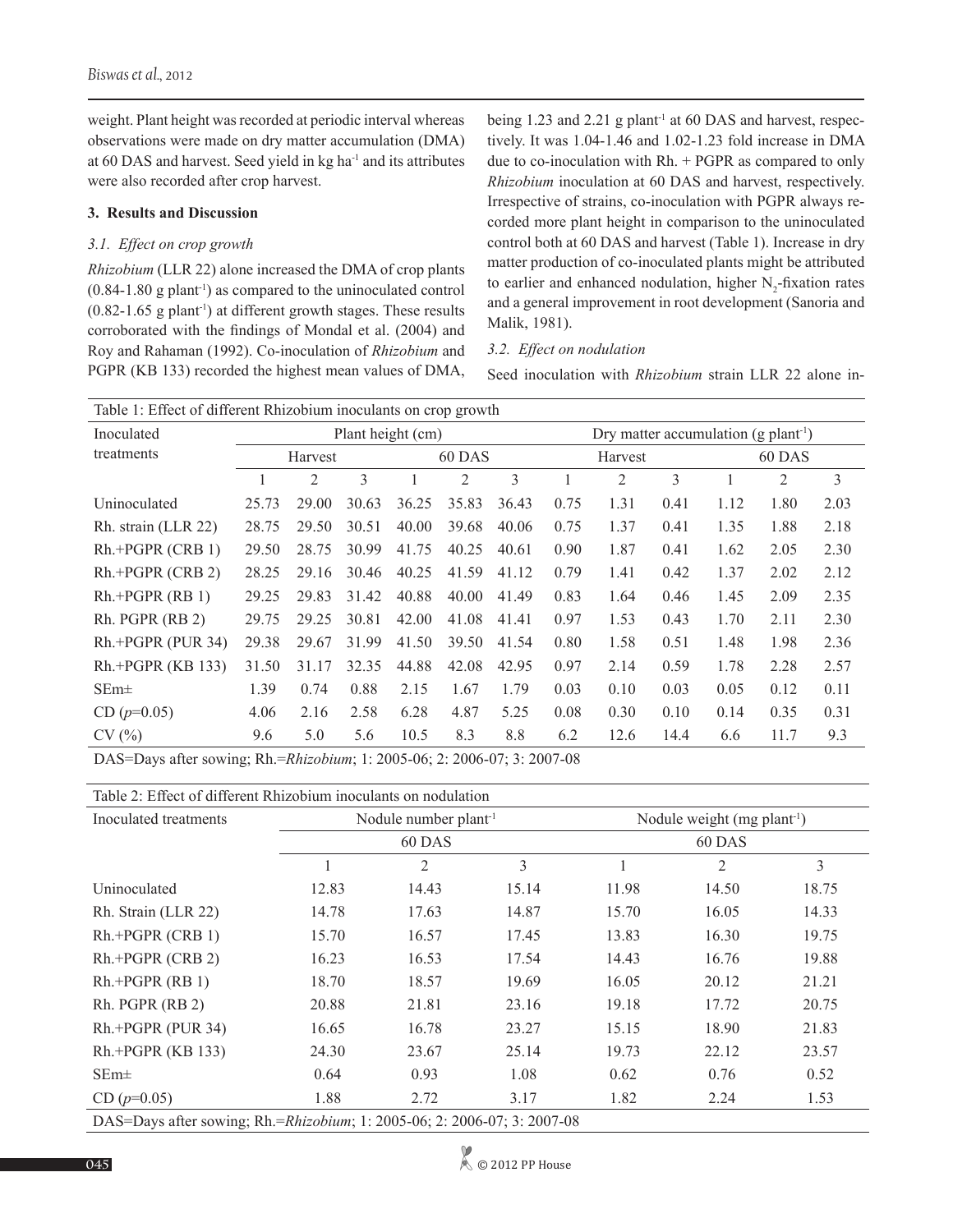creased the number and dry weight of nodules as compared to uninoculated control. Co-inoculation with PGPR (KB 133) gave the highest mean nodule number (24.37 number plant-1) and weight  $(21.81 \text{ mg plant}^1)$  followed by Rh. + PGPR strain RB 2 (21.95 number of nodules weighing 19.23 mg plant<sup>-1</sup>). Co-inoculation with PGPR in all the treatments increased the mean nodule number and weight at 60 DAS in comparison to the inoculation with *Rhizobium* alone (Table 2).

It indicated that PGPR favored the *Rhizobium* inoculum to form more nodules either by favoring its survival in the rhizosphere or by synthesis of plant growth promoting substances in developing more root hairs leading to more infection (Yahlom et al., 1988). The combined inoculation of PGPR and *Rhizobium* could remarkably increase the mean nodule number by 1.05 to 1.55 times and dry weight by 1.08 to 1.42 times over *Rhizobium* inoculation alone (19.71 number weighing 15.36 mg plant-1). It was reported (Pareek et al., 2002) better and effective nodulation might have resulted in better nitrogen fixation and growth of legumes.

#### *3.3. Effect on seed yield*

*Rhizobium* inoculum alone increased the mean seed yield by 15.62% over uninoculated control (894 kg ha-1). Dual inoculation with *Rhizobium* and PGPR strains recorded more seed yield over single inoculation with *Rhizobium*. These results

were in agreement with earlier works of Chandra and Pareeek (2002). Significantly highest mean seed yield was obtained due to co-inoculation with Rh. + PGPR strain KB 133 (1347 kgha<sup>-1</sup>), followed by Rh. + PGPR strain PUR 34 (1157 kg ha<sup>-1</sup>),  $Rh. + PGPR strain RB 1 (1152 kg ha<sup>-1</sup>)$  and  $Rh. + PGPR strain$ CRB 1 (1148 kg ha<sup>-1</sup>). Compared with uninoculated control, yield advantages under these treatments were 50.65, 29.41, 28.81 and 28.40 %, respectively (Table 3).

Such increase in seed yield might have been attributed to better crop growth (plant height 39.91-43.30 cm and DMA of 1.80- 2.21 g plant<sup>-1</sup> at harvest), nodulation  $(15.76-24.37$  number of nodules weighing 15.36-21.81 mg plant<sup>-1</sup> at 60 DAS) and improvement in yield attributes. These results corroborated with the report of Singh and Chauhan (2005) and Zahir et al. (2004). The beneficial effect of PGPR on *Rhizobium* had probably induced the synthesis of growth promoting substances which could stimulate the root growth and elongation, thereby bringing about more nodulation, nitrogen fixation and crop yield (Rautela et al., 2001). The increase in seed yield due to PGPR inoculation might also have been attributed to antagonistic interaction with various soil-borne pathogens, production and release of secondary metabolites for plant growth, or increased uptake of certain nutrients from the root environment (Jalali and Chand, 1991; Zahir et al., 2004).

| Table 3: Effect of <i>Rhizobium</i> inoculants on seed yield and its attributes |              |                              |      |                            |                        |                                                                |      |                                 |                |      |                        |      |              |                |       |        |
|---------------------------------------------------------------------------------|--------------|------------------------------|------|----------------------------|------------------------|----------------------------------------------------------------|------|---------------------------------|----------------|------|------------------------|------|--------------|----------------|-------|--------|
| Branches plant <sup>-1</sup><br>Inoculated                                      |              | Pod plant <sup>-1</sup>      |      |                            | Seed pod <sup>-1</sup> |                                                                |      | $100$ seed wt $(g)$             |                |      | Seed yield $(kg ha-1)$ |      |              | Pooled         |       |        |
| treatments                                                                      | $\mathbf{1}$ | $\overline{2}$               | 3    |                            | $\overline{2}$         | 3                                                              |      | $\mathfrak{D}$                  | 3              | 1    | $\overline{2}$         | 3    | $\mathbf{1}$ | $\overline{2}$ | 3     |        |
| Uninocu-<br>lated                                                               | 4.65         | 2.82                         | 2.91 | 34.15                      | 32.01                  | 53.14                                                          | 1.80 | 1.73                            | 1.74           | 1.83 | 1.87                   | 1.89 | 825          | 877            | 981   | 894    |
| Rh. strain<br>(LLR 22)                                                          |              |                              |      |                            |                        | 4.95 3.34 3.03 44.50 37.75 56.23 1.85 1.78 1.80 1.87 1.98 2.04 |      |                                 |                |      |                        |      | 1079         | 998            | 1025  | 1034   |
| $Rh + PGPR$<br>(CRB1)                                                           |              |                              |      |                            |                        | 6.45 3.34 3.01 50.35 40.09 55.95 1.88 1.78 1.79 2.10 2.06 2.02 |      |                                 |                |      |                        |      | 1231         | 1204           | 1010  | 1148   |
| $Rh + PGPR$<br>(CRB 2)                                                          |              | 5.80 3.05                    |      | 3.12 46.33 34.47 58.71     |                        |                                                                | 1.83 | 1.68 1.81                       |                |      | 1.89 2.24 2.10         |      | 1121         | 1052           | 1056  | 1076   |
| $Rh + PGPR$<br>(RB1)                                                            |              |                              |      |                            |                        | 6.25 3.00 3.17 51.30 42.08 62.56 1.85 1.76 1.84 2.03 2.03      |      |                                 |                |      |                        | 2.12 | 1219         | 1154           | 1083  | 1152   |
| Rh. PGPR<br>(RB2)                                                               |              |                              |      |                            |                        | 6.63 3.49 3.16 50.63 40.78 61.21 1.88 1.80 1.83 2.13 2.15 2.19 |      |                                 |                |      |                        |      | 1233         | 1104           | 1065  | 1134   |
| $Rh + PGPR$<br>(PUR 34)                                                         |              | 6.13 3.09                    |      |                            |                        | 3.28 47.20 38.37 63.84 1.85 1.76 1.86 1.91 2.12 2.18           |      |                                 |                |      |                        |      | 1142         | 1138           | 1192  | 1157   |
| $Rh + PGPR$<br>(KB 133)                                                         |              |                              |      | 6.73 3.42 3.42 59.08 49.23 |                        | 71.87                                                          | 1.90 |                                 | 1.88 1.90 2.23 |      | 2.27                   | 2.31 | 1427         | 1369           | 1246  | 1347   |
| $SEm\pm$                                                                        |              | $0.22 \quad 0.22 \quad 0.14$ |      | 1.85                       | 1.94                   | 4.15                                                           |      | $0.04$ 0.05 0.04 0.05 0.08 0.05 |                |      |                        |      | 49.17        | 38.33          | 40.00 | 43.01  |
| $CD(p=0.05)$                                                                    | 0.64         | 0.64                         | 0.40 | 5.44                       | 5.64                   | 12.21                                                          | 0.11 | 0.16                            | 0.11           | 0.15 | 0.23                   | 0.15 | 143.6        | 111.7          | 116.7 | 121.26 |
| CV(%)                                                                           | 7.3          | 13.7                         | 8.6  | 7.7                        | 9.8                    | 13.7                                                           | 4.1  | 6.1                             | 4.1            | 5.1  | 7.6                    | 4.9  | 8.4          | 6.9            | 7.3   |        |

DAS=Days after sowing; Rh.=*Rhizobium*; 1: 2005-06; 2: 2006-07; 3: 2007-08